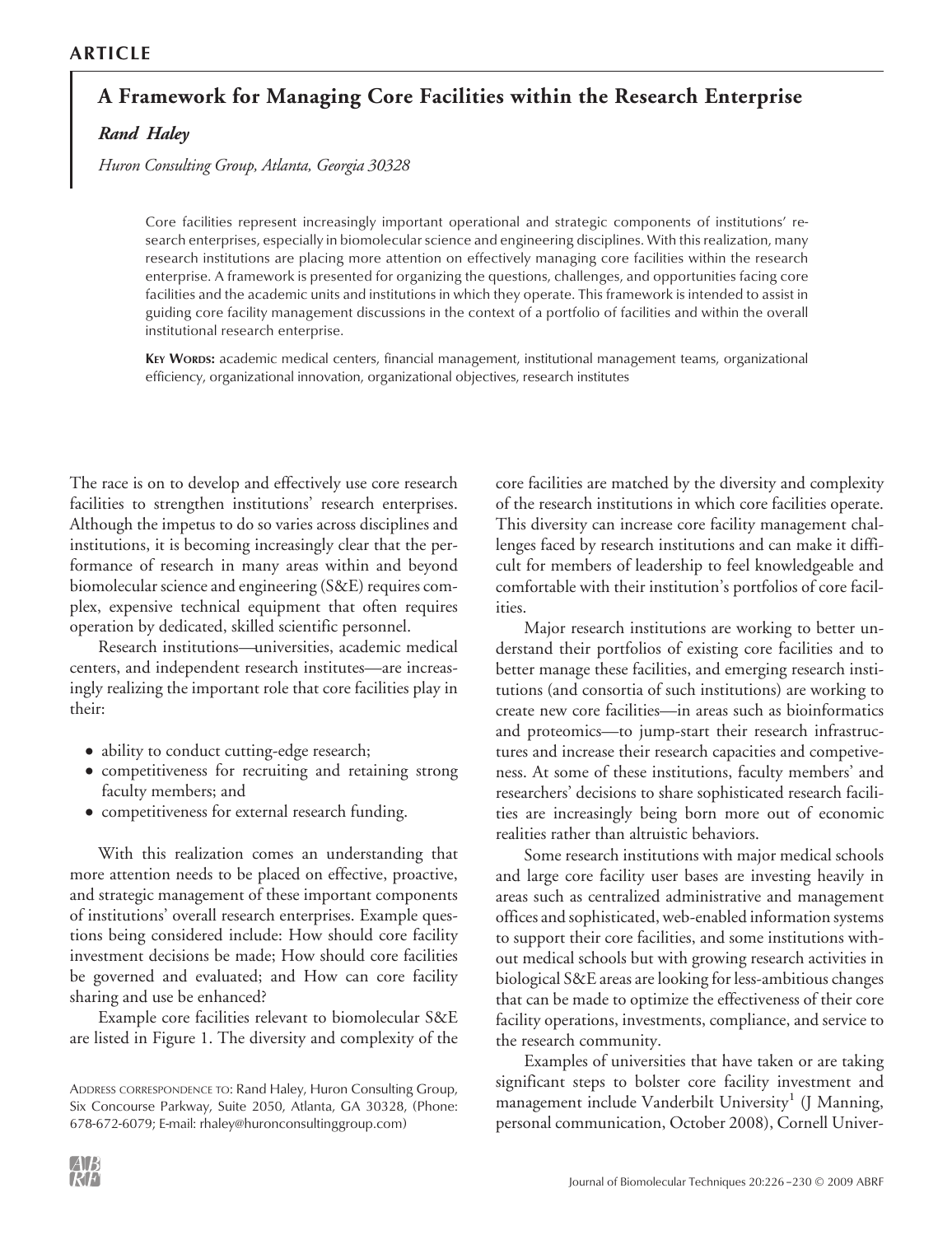| Antibody<br><b>Bioinformatics</b><br><b>Biopolymers</b><br><b>Biostatistics</b><br>Cell sorting<br>Flow cytometry<br>Genomics<br>Glassware washing |
|----------------------------------------------------------------------------------------------------------------------------------------------------|
|----------------------------------------------------------------------------------------------------------------------------------------------------|

 $sity<sup>2</sup>$  (G Grills, personal communication, November 2008), the University of Chicago (J Auger, personal communication, November 2008), Northwestern University (H Falk-Krzesinski, personal communication, October 2008), and the University of California, San Francisco. $3.4$ Examples of independent research institutes that have taken significant steps include the St. Jude Children's Research Hospital (J Downing, personal communication, December 2008), The Jackson Laboratory (V Scott, personal communication, December 2008), and the Burnham Institute for Medical Research (C Hauser, personal communication, December 2008).

Several additional institutions, including major research universities without medical schools and emerging research universities, are taking and considering similar adjustments to their core facility management approaches with an eye toward enhanced productivity and payoff.

Furthermore, although federal core grant support (e.g., from programs within the National Cancer Institute and the National Center for Research Resources at the National Institutes of Health) has enabled more institutions to develop sophisticated core facilities, these institutions are facing the subsequent challenges of sustaining and leveraging this federal support.

Figure 2 offers an example approach to schematically mapping an institution's core facilities portfolio. This approach highlights an element of key importance to many members of leadership: the subsidy required to operate a given core facility and to offer the services of the facility in a way that facilitates research. The development of and discussions around schematic diagrams such as this one, particularly if customized to the specifics of an individual institution, can have value in normalizing stakeholders' understanding of an institution's core facility portfolio, thus leading to more productive interactions and discussions about core facility management approaches.

Overall, many different models exist for the management of core facilities within the research enterprise, at the macro and micro level. In theory, many of these models can be successful, and the success of any set of models at a given institution depends on a number of factors, including the following:

- core facility technology
- core facility age
- numbers and types of current and expected future users
- institutional and unit culture
- institutional and unit available resources
- institutional and unit policies and procedures
- practices and specific personnel involved

Based on our analyses of core research facilities at several institutions, a generalized framework is presented that organizes some of the pressing questions that research institutions are asking about core facility management and some of the common challenges and opportunities being faced by core facilities and the research institutions in which they operate. Although the approaches taken to address these questions, overcome these challenges, and capitalize on these opportunities will differ based on specifics at facility, unit, and institutional levels, we think that a



#### FIGURE 2

One approach to mapping biomolecular S&E core facilities. Schematic relationship between required core facility subsidy and characteristics of facilities and provided services.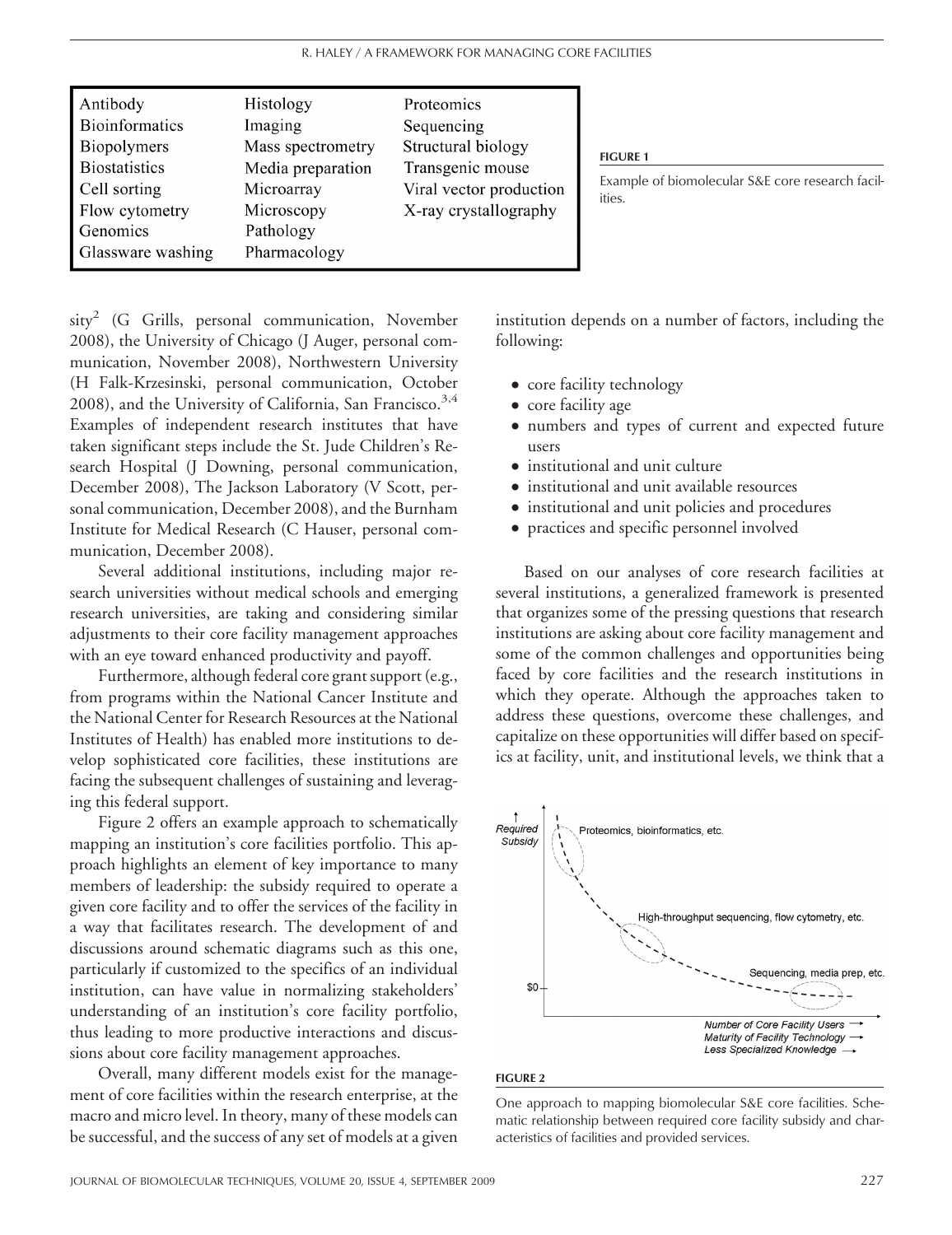| <b>Framework for Managing Core Facilities within the Research Enterprise</b> |                              |  |
|------------------------------------------------------------------------------|------------------------------|--|
| 1. Visibility and Vision                                                     | 2. Operations and Management |  |
| 4. Decision-Making and Investment                                            | 3. Review and Evaluation     |  |

#### FIGURE 3

Strategic management framework for core research facilities. Four inter-related areas of questions, challenges, and opportunities related to managing core facilities within the research enterprise.

common, initial framework has value in facilitating discussions about core facility management approaches among diverse stakeholders.

#### MATERIALS AND METHODS

The core facilities strategic management framework presented in this paper emerged from Huron Consulting Group's focused work on the management of core research facilities within institutions' overall research enterprises.

As an example of this work, Huron Consulting Group's higher education practice was engaged recently by a major research university to review the state of its core research facilities in the biological S&E area with the goal of enhancing the institution's investments in these facilities via recommendations related to core research facility organizational structures and business models.

As part of the process, we interviewed over 40 individuals at the university (including unit leadership, facility managers and administrators, senior and junior faculty, and university administrators), reviewed facilities data, conducted interviews with over 10 peer institutions to discuss their related challenges and opportunities, and reviewed the relevant literature related to regulatory compliance.

Based on in-depth analyses of institutions' approaches to operating and managing core facilities, a generalized framework has been developed to guide discussions about managing core facilities within the institution's overall research enterprise.

## RESULTS AND DISCUSSION

Four broad areas—and the key questions, challenges, and opportunities in these areas—form the core facilities strategic management framework, as illustrated in Figure 3:

- 1. Visibility and Vision
- 2. Operations and Management
- 3. Review and Evaluation
- 4. Decision-Making and Investment

The framework areas are inter-related and feed into one another, with Area 1 (*Visibility and Vision*) feeding into Area 2 (*Operations and Management*), Area 2 feeding into Area 3 (*Review and Evaluation*), and Area 3 feeding into Area 4 (*Decision-Making and Investment*).

Each of the four areas of the framework is examined below. Overall, the framework can be helpful to institutions in areas such as the following:

- initiating core facility management discussions with facilities, units, and other stakeholders
- most effectively serving and using input from faculty and other facility users
- dealing with underperforming core facilities
- considering core facility investment decisions

## Area 1: Visibility and Vision

The visibility of core research facilities within an institution and the institutional vision related to core facilities create an important foundation and set of boundary conditions for strategic core facility management.

Questions, challenges, and opportunities that fall into this area include the following:

- visibility of available core facilities
- availability of core research facilities (especially for junior and new faculty members)
- facility access rules, policies, and processes
- institutional commitment to core facilities (and how this is demonstrated and communicated to faculty members and other stakeholders)
- presence and role of core facilities in research strategic plans (at unit and institutional levels)
- understanding of "Who pays for what?"
- processes and pathways for creating new core research facilities based on faculty needs
- philosophy and culture for sharing research equipment and technologies at institutional and unit/discipline levels (e.g., differences between biological sciences disciplines and engineering disciplines and how these differences can be mitigated when researchers come together for collaborative, interdisciplinary research)

## Area 2: Operations and Management

Facility operations and management are the front lines of effective, compliant service delivery to faculty and other researchers.

Questions, challenges, and opportunities that fall into this area include the following:

- core facility business model development and execution
- institutional service center (and related) policies and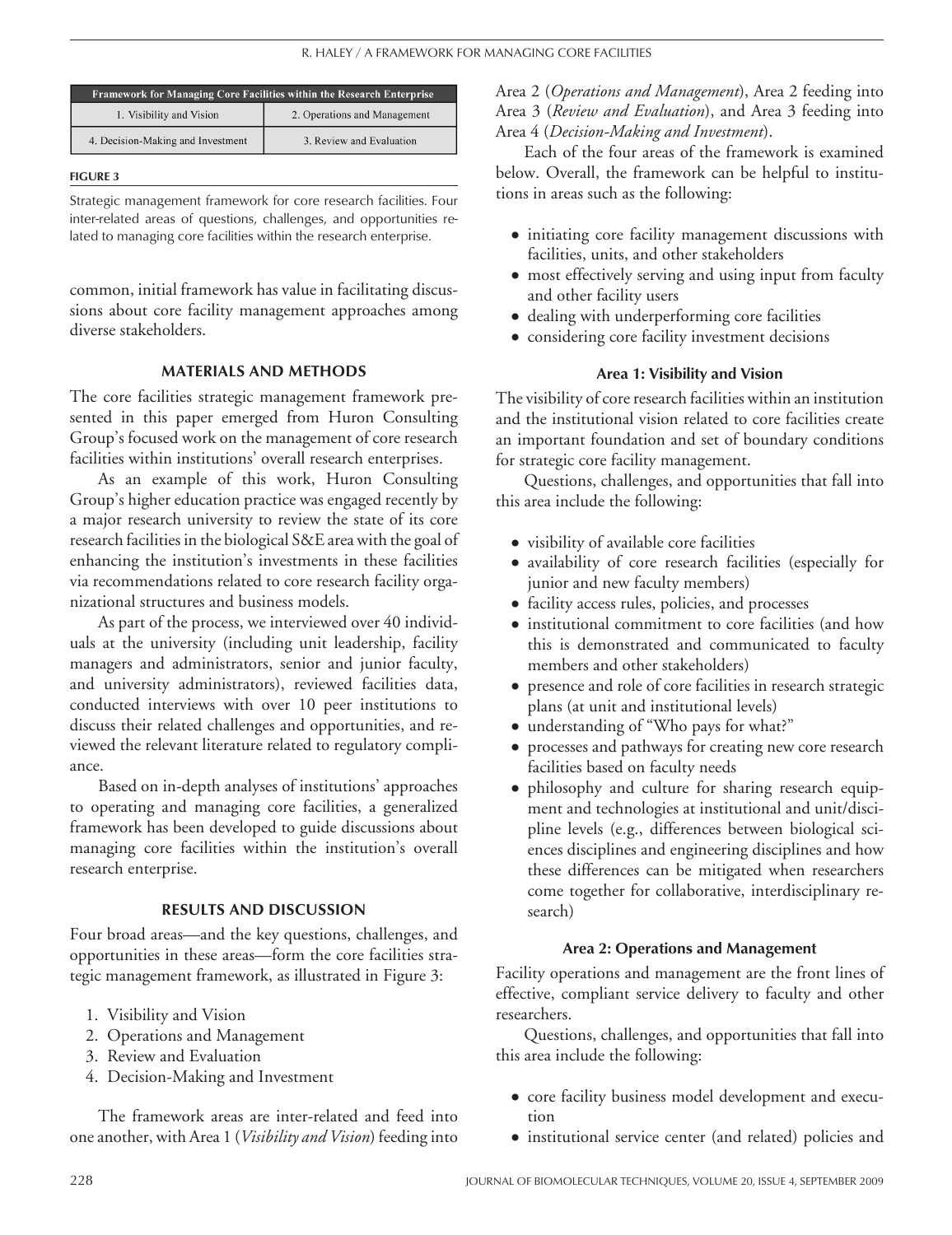procedures governing core facility operations and management

- performing rate calculations based on actual costs
- decision processes in arriving at rates charged to users (e.g., subsidy sources)
- development of rate structures (including differential rates by user type)
- predicting demand for core research facilities
- estimating use of new, emerging core facilities and factoring these estimates into subsidy requirements and expected chargebacks
- managing the queue of users
- tracking use and utilization, conducting billing, and related activities (with or without sophisticated systems and databases)
- defining and communicating facility access and priority policies and procedures
- understanding and managing regulatory compliance
- presence and roles of a technical director, scientific advisor, and other key core facility personnel
- presence and use of user groups, advisory committees, and other organizational structures
- role of service contracts
- managing core funding and other mixes of funding sources
- links between planning and maturation curves for technologies and facilities

## Area 3: Review and Evaluation

Formal and/or informal facility review and evaluation can help to translate core facility vision and operations into more effective decision-making and investment, enabling focus on productive facilities across a range of management models.

Questions, challenges, and opportunities that fall into this area include the following:

- processes and policies related to core facility review and evaluation
- approaches to business/financial and/or scientific/ technical review
- process for new core facility start-up (e.g., starting from faculty needs and ideas)
- discovery of core facility duplication
- costs and benefits of facility duplication and redundancy
- sustainability planning
- policies and procedures related to sun-setting core facilities
- efforts to measure facility use, value, and service to researchers
- compliance reviews and accountability (and related roles and responsibilities)
- processes for sharing operational "best practices" among facilities
- role for proactive management, review, and evaluation from a centralized office

# Area 4: Decision-Making and Investment

Improved institutional mechanisms related to core research facility decision-making and investment can aid all aspects of facility operations and strategy.

Questions, challenges, and opportunities that fall into this area include the following:

- organizational and governance structures (and relationship to the size, history, and culture of institutions and units)
- communication channels between units and related management and governance challenges
- core facility decision-making processes and individuals involved
- role of formal and informal advisory councils, committees, and groups in decision-making and investment
- potential economies of scale and efficiencies from sharing technical/administrative staff among facilities
- institutional core facility investment amounts and goals
- "incentivizing" joint and leveraged investments in core facilities from department chairs, directors, deans, vice presidents for research, provosts, and other leaders and stakeholders
- managing investments from units with differing capacities to invest
- attempts to quantify return on investment from core facility investment via increased competitiveness for external research funding
- equipment funding sources, models, and challenges
- institutional matching fund polices and processes for shared equipment grants
- internal selection processes for limited submissionshared equipment grant programs
- attention to "hidden" core facility subsidies (e.g., space, utilities, opportunity costs)
- benefits and costs of investments in sophisticated systems (e.g., scheduling, use-tracking, billing, and data delivery)

## **CONCLUSIONS**

The introduced framework for managing core facilities within the research enterprise attempts to strike a balance between having sufficient detail to be useful while keeping things simple enough for stakeholders to get their hands around the issues.